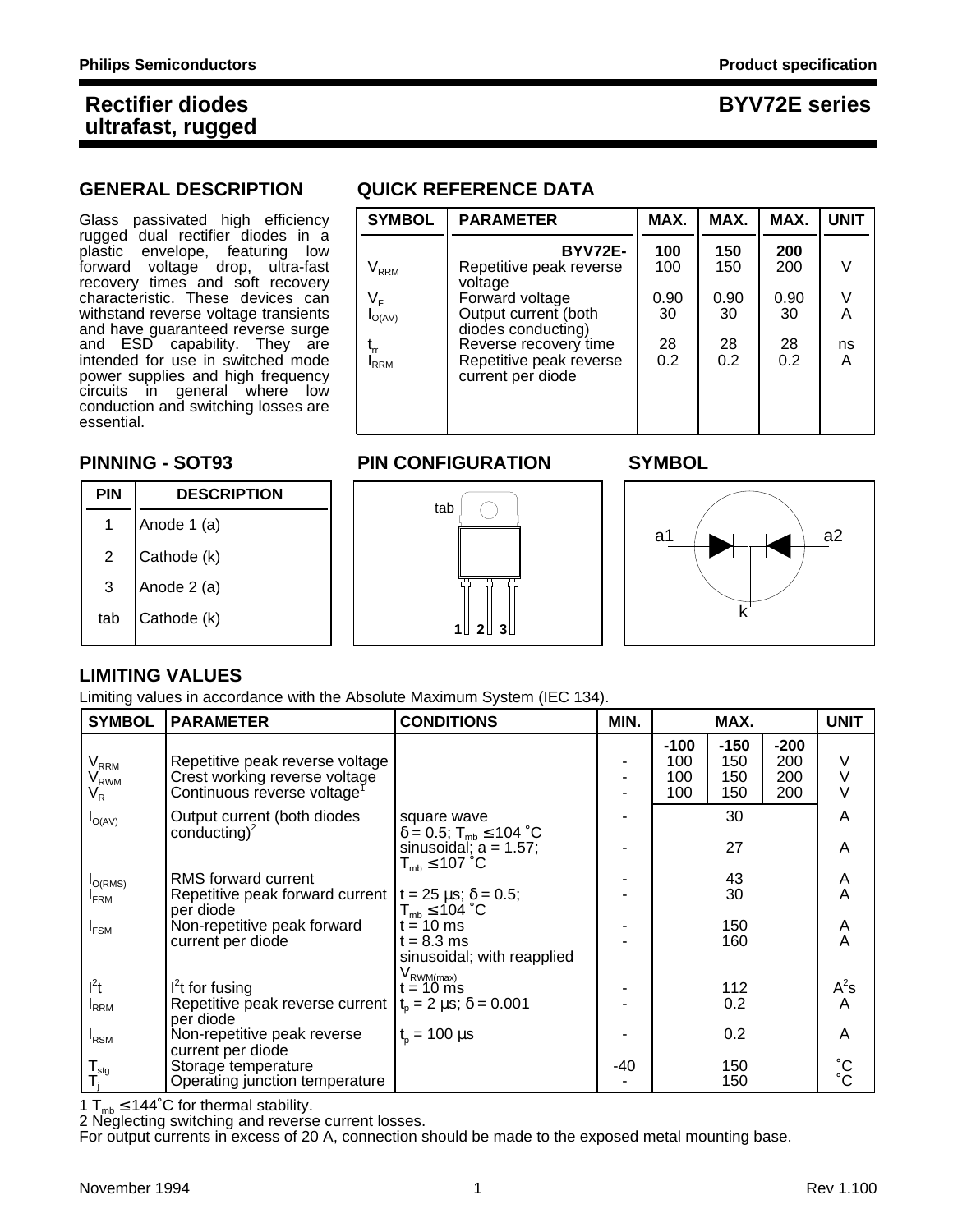### **ESD LIMITING VALUE**

|         | <b>SYMBOL PARAMETER</b>                        | <b>CONDITIONS</b>                             | MIN. | MAX. | <b>UNIT</b> |
|---------|------------------------------------------------|-----------------------------------------------|------|------|-------------|
| $V_{c}$ | Electrostatic discharge<br>  capacitor voltage | Human body model;<br>$C = 250$ pF; R = 1.5 kΩ |      |      | k٧          |

### **THERMAL RESISTANCES**

|                                           | <b>SYMBOL   PARAMETER</b>                                                                      | <b>CONDITIONS</b>                                   | <b>MIN</b> | TYP.    | MAX.      | <b>UNIT</b>       |
|-------------------------------------------|------------------------------------------------------------------------------------------------|-----------------------------------------------------|------------|---------|-----------|-------------------|
| $R_{\rm th\ j\text{-}mb}$<br>$R_{th\,ia}$ | Thermal resistance junction to<br>I mounting base<br>Thermal resistance junction to<br>ambient | per diode<br>both diodes conducting<br>lin free air | ٠<br>-     | ۰<br>45 | 2.4<br>14 | K/W<br>K/W<br>K/W |

# **STATIC CHARACTERISTICS**

 $T_j$  = 25 °C unless otherwise stated

| <b>SYMBOL</b> | <b>IPARAMETER</b>           | <b>CONDITIONS</b>                                | <b>MIN</b>               | <b>TYP</b> | MAX. | <b>UNIT</b> |
|---------------|-----------------------------|--------------------------------------------------|--------------------------|------------|------|-------------|
| $V_{E}$       | Forward voltage (per diode) | $H_F = 15 \text{ A}; T_i = 150^{\circ} \text{C}$ |                          | 0.83       | 0.90 |             |
|               |                             | $I_F = 15 A$                                     |                          | 0.95       | 1.05 |             |
|               |                             | $I_{F} = 30 A$                                   |                          | 1.00       | 1.20 |             |
| "R            | Reverse current (per diode) | $V_R = V_{RWM}$ ; T <sub>i</sub> = 100 °C        | $\overline{\phantom{0}}$ | 0.5        |      | mA          |
|               |                             | $V_R = V_{RWM}$                                  | -                        | 10         | 100  | μA          |

## **DYNAMIC CHARACTERISTICS**

 $T_i$  = 25 °C unless otherwise stated

| <b>SYMBOL</b>   | <b>PARAMETER</b>                        | <b>CONDITIONS</b>                                              | <b>MIN</b> | TYP. | <b>MAX</b> | UNIT |
|-----------------|-----------------------------------------|----------------------------------------------------------------|------------|------|------------|------|
| $Q_{s}$         | Reverse recovery charge (per<br>diode)  | $ I_F = 2 A$ ; $V_R \ge 30 V$ ; -dl <sub>F</sub> /dt = 20 A/us | ۰.         | 6    | 15         | nC   |
| $t_{rr1}$       | Reverse recovery time (per<br>diode)    | $I_F = 1$ A; $V_R \ge 30$ V;<br>$-dIF/dt = 100 A/μs$           |            | 20   | 28         | ns   |
| $t_{rr2}$       | Reverse recovery time (per<br>diode)    | $I_F = 0.5$ A to $I_R = 1$ A; $I_{rec} = 0.25$ A               |            | 13   | 22         | ns   |
| $V_{\text{fr}}$ | Forward recovery voltage (per<br>diode) | $I_F = 1$ A; $dI_F/dt = 10$ A/us                               |            |      |            |      |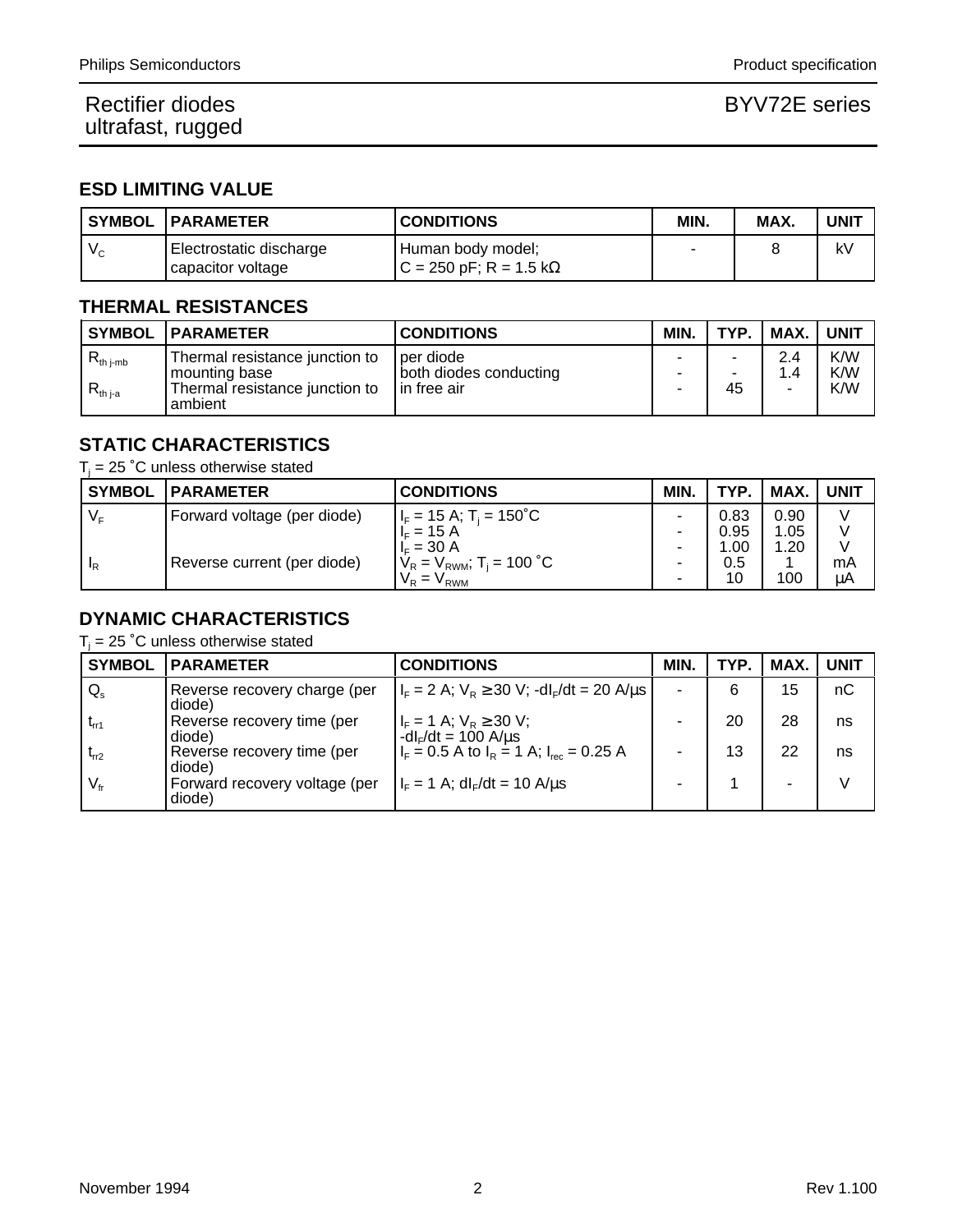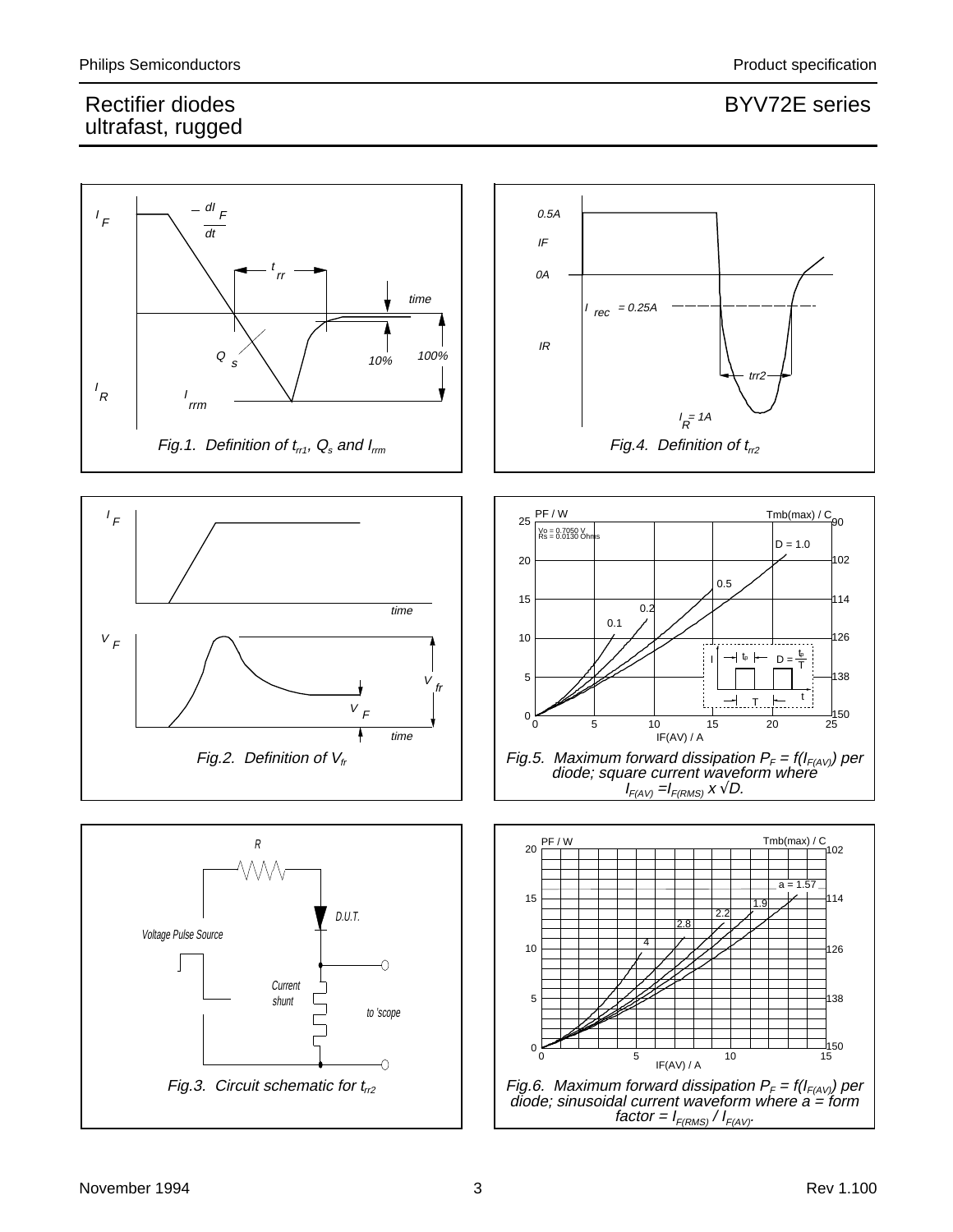







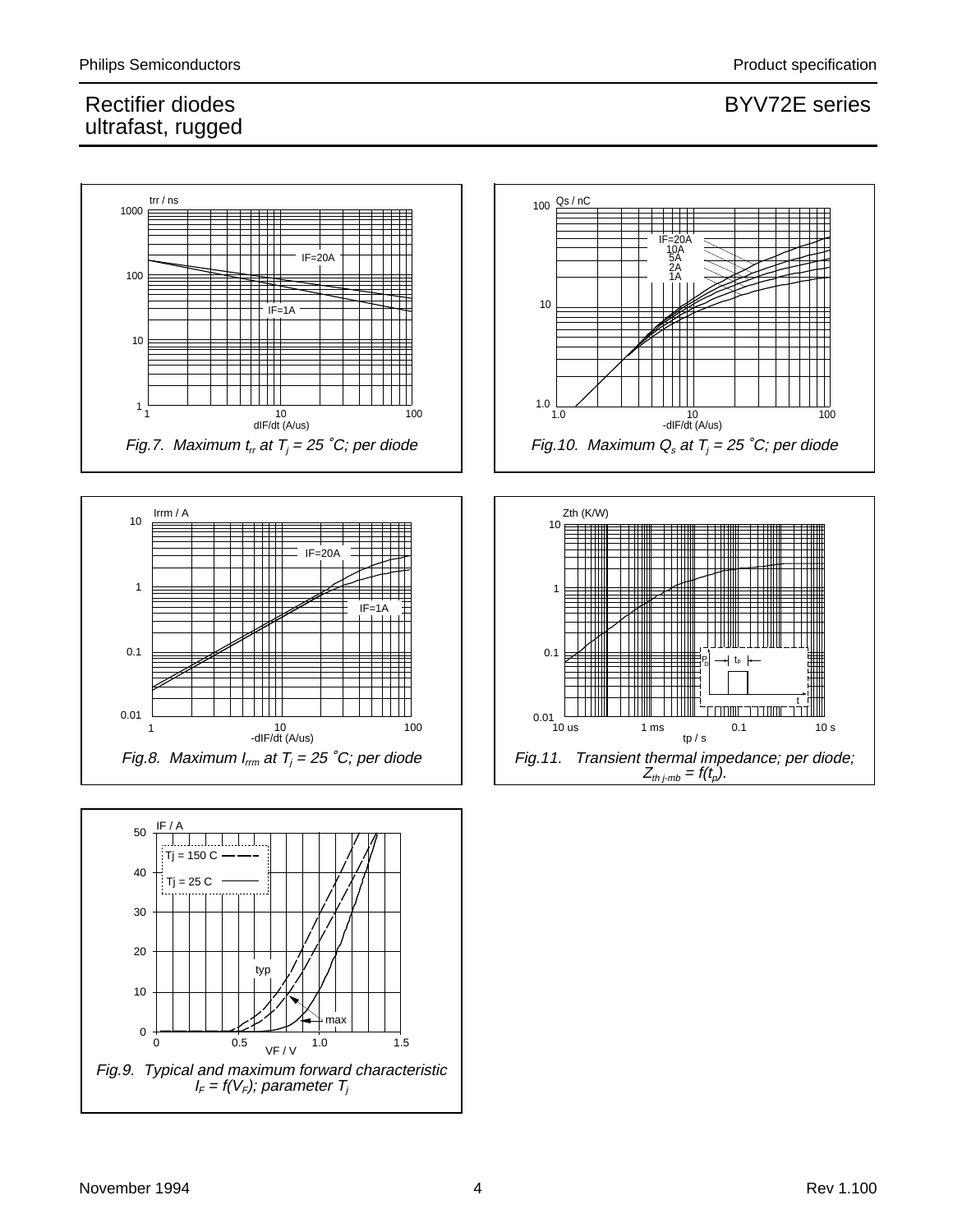### **MECHANICAL DATA**



### **Notes**

1. Accessories supplied on request: refer to mounting instructions for SOT93 envelope.

2. Epoxy meets UL94 V0 at 1/8".